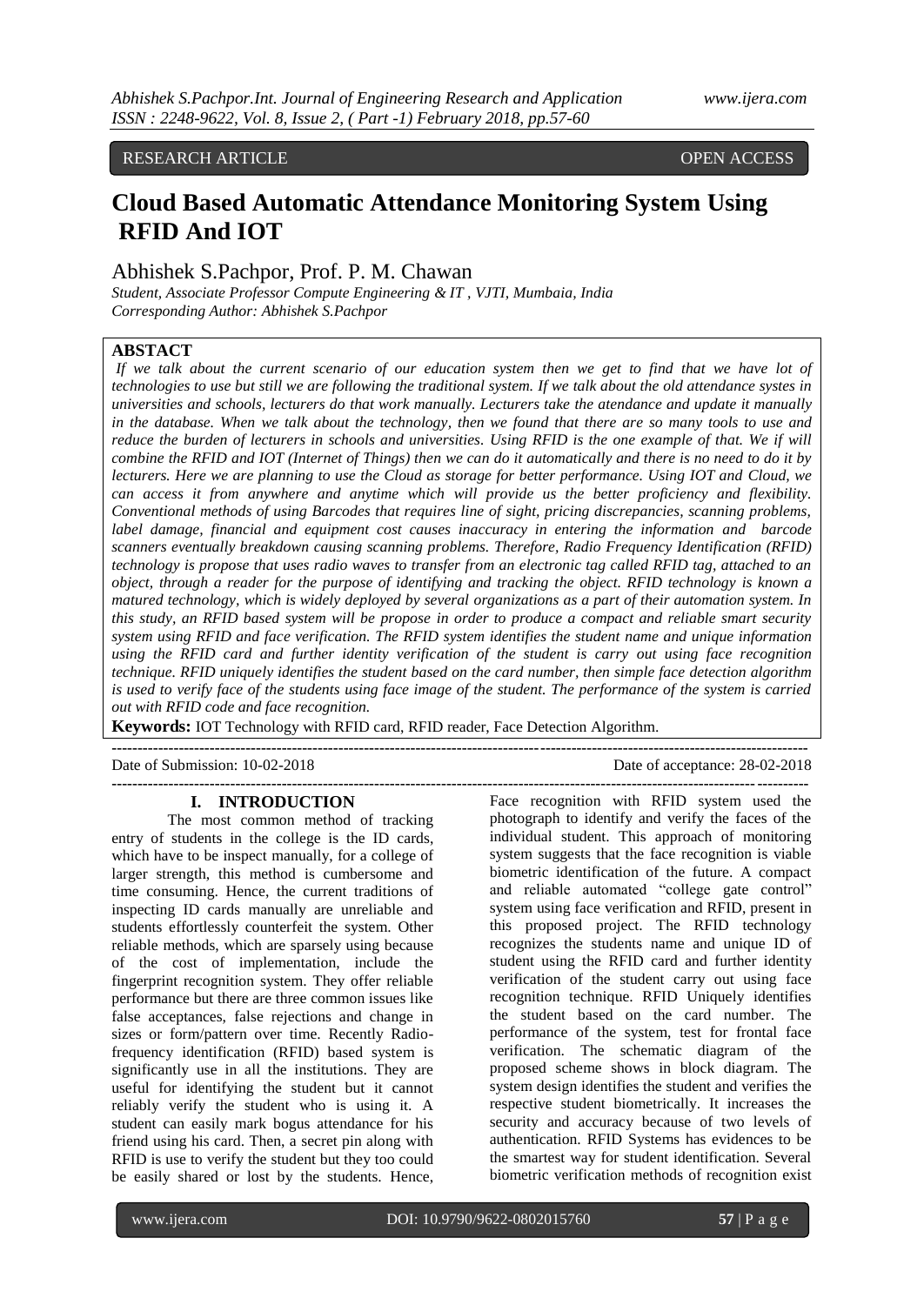like Iris, Face, Fingerprint, etc. Face verification robust method of biometric verification. RFID System uses the RFID cards to identify the student. Face Verification System uses an individual verify the face of each student exclusively.When the student identifies and is verifies, the gate open. If RFID Card is not able to identify by RFID System then it is rejected reporting unrecognized user. If RFID card identification succeeds and face verification fails, then proxy person is detected and hence identity of fraud student is known. Thus, the system designe gives the foolproof against proxy college entry. The system is flexible enough to suit to different conditions by just sending an SMS to alter the working of it. The face detection method cannot be activating in cases of some functions. RFID student identification system here, every student is providing with an RFID card. RFID cards are assigning a unique 10 digit RFID card numbers by the manufacturer. The card number is only readable and therefore it is mapping to their respective student USN number in a RFID database. Low frequency (125 KHz) RFID card is used which can only detect at a range from the RFID reader. Thus, collisions of RFID0 cards are avoiding. Smart RFID proximity contactless card Reader 125 KHz is used for testing in real-time Students must show the RFID card in front of RFID reader and then it check for a match in the database of card numbers. Then success or failure report by displaying it on the LCD. If success, it proceeds to face verification process. Detection of face is an easy and simple task for human being, but not for computers .It is regarding as the hardest and challenging problems in the field of computer vision due to some large intra-class variations caused by the problems like changes in facial appearance, lighting and expression. Such variations in facial expressions result in the face distribution to be highly nonlinear and complicated in any space. Face detection is the process of recognising one or more human faces in images or videos. It plays an important role in many biometric, security and surveillance systems.

## **II. INTERNET OF THINGS**

Internet of Things is a one of the best dynamic global network organizations with selfconfiguring capabilities. Based on some standard and interoperable communication protocols In the IoT; physical and virtual things can be identify, physical attributes are there, and virtual personalities and use intelligent interfaces are there. The physical and virtual things are seamlessly integrating into the information network RFID, which is shaping up to be an important building block for the Internet of Things. Radio Frequency Identification devices are mostly wireless

microchips normally used for tagging objects for automated identification RFID systems, which consist of a reading device called a reader, and many tags. The reader is a powerful device with ample memory and computational resources RFID can identify objects wirelessly without line-ofsight. Attendance monitoring system will produce an automatic system, which gives us better routine, and efficiency than the traditional methods of observing student and many more. RFID technologies always help us to identify and to monitor items like (products, people, student, etc) wirelessly within a specified distance (a few centimeters to hundreds of meters). In this paper, here we are describing the proposed RFID system for recognizing and monitoring attendance. In this system, the RFID tags enable the school/college management people to supervise the student movement in and out of the campus. When RFID tags pass through the RFID reader in read range zone, then system will record the data from the RFID tags to the database systems. Laziness on the part of students, nonchalance to schoolwork, extra social activities that have no importance in aiding the objectives of the institution and a lot more, may prevent students from attending lectures. Another side to these, lecturers and administrators in most developing countries had to come up with ways to ensure a healthy participation from students, and make sure that the student-lecturer interactive relationship is keep intact. This in some cases have come in simple forms like roll calls, while in more interesting cases, can be formats like surprise quizzes, extra credit in class, etc. These type of strategies are however, quite time consuming, little stressful and laborious because the valuable lecture time that could otherwise use for lectures is dedicated to student attendance taking and sometimes cannot be accurate.

The Internet of things is widely spread network of physical devices, vehicles, and other items [embedded](https://en.wikipedia.org/wiki/Embedded_system) with [electronics](https://en.wikipedia.org/wiki/Electronics) devices, [software,](https://en.wikipedia.org/wiki/Software) [sensors,](https://en.wikipedia.org/wiki/Sensor) [actuators](https://en.wikipedia.org/wiki/Actuator) and [network](https://en.wikipedia.org/wiki/Internet_access)  [connectivity](https://en.wikipedia.org/wiki/Internet_access) which enable these objects to collect and exchange [data.](https://en.wikipedia.org/wiki/Data) The IoT allows objects to sense or controlled remotely across the existing network. Infrastructure, creating new opportunities for more direct integration of the physical world into the computer-based systems, and resulting in some improved efficiency, accuracy and mainly in economic benefits in addition to reduced human intervention. As IoT is augmented with actuators and sensors , then technology becomes an instance of the more general class of [cyber-physical](https://en.wikipedia.org/wiki/Cyber-physical_system)  [systems,](https://en.wikipedia.org/wiki/Cyber-physical_system) which also encompasses technologies such as the [smart grids,](https://en.wikipedia.org/wiki/Smart_grid) [virtual power plants](https://en.wikipedia.org/wiki/Virtual_power_plant) and [smart homes,](https://en.wikipedia.org/wiki/Smart_home) [intelligent transportation](https://en.wikipedia.org/wiki/Intelligent_transportation) and [smart](https://en.wikipedia.org/wiki/Smart_city)  [cities.](https://en.wikipedia.org/wiki/Smart_city) Each single thing is uniquely identifiable in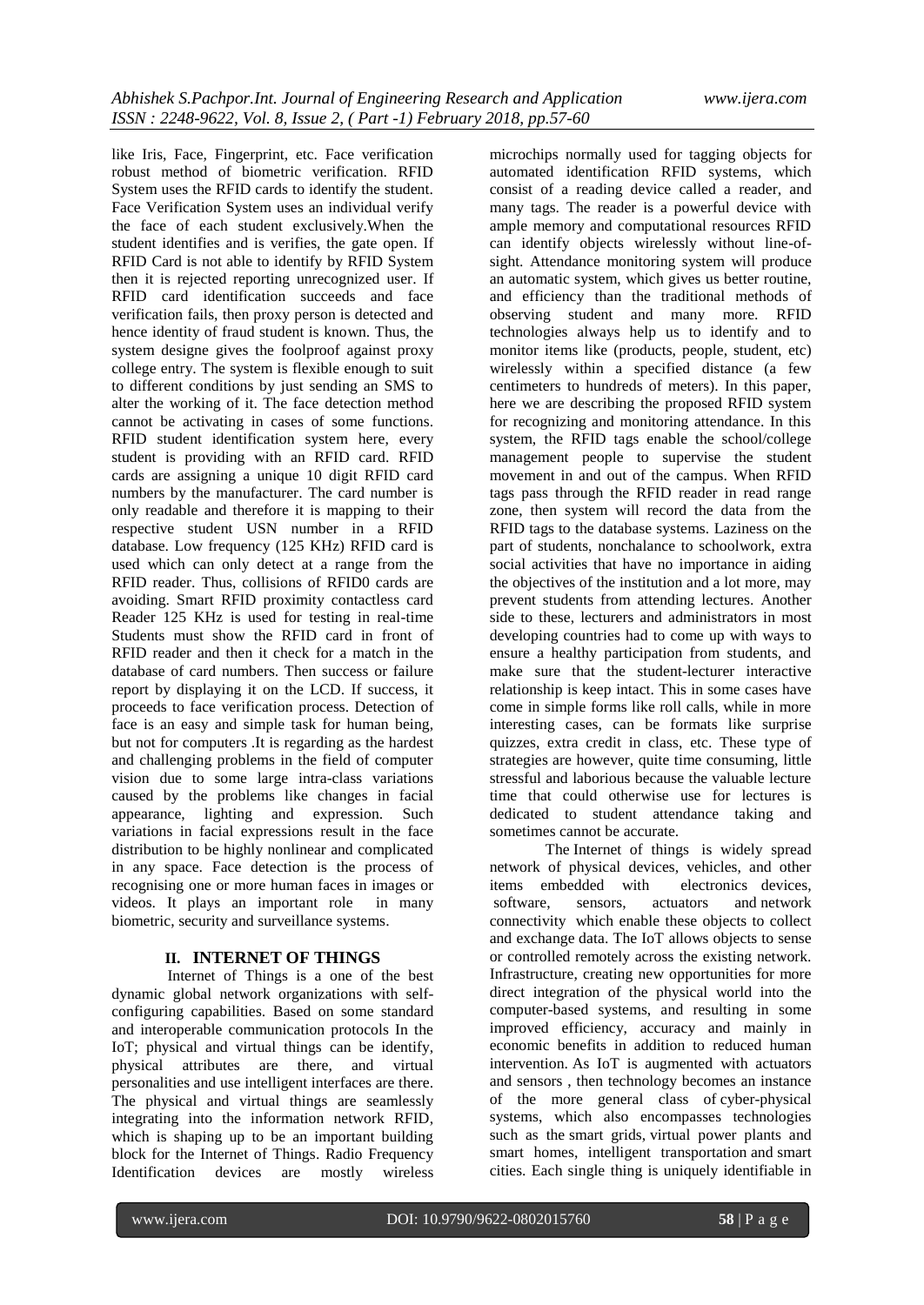its own embedded computing system but it is sometimes able to interoperate within the existing [Internet](https://en.wikipedia.org/wiki/Internet) infrastructure. Experts estimate that in future the IoT will consist of about 30 billion objects by 2020. Typically, IoT is expecting to offer an advanced connectivity of devices, systems, and services that goes beyond [machine-to-machine](https://en.wikipedia.org/wiki/Machine_to_machine) communications to the world and covers a variety of protocols, domains, and applications. The interconnection of these embedded devices (including [smart objects\)](https://en.wikipedia.org/wiki/Smart_objects), is expected to usher in automation in nearly all fields, while also enabling advanced applications like a smart grid, and expanding to areas such as smart cities.

Internet of Things generally represents a basic concept for the ability of network devices to sense and collect data from the enviornment around us, and then share that data across the Internet where we can process it and utilize for various interesting purposes. Sometimes we also use the term as *industrial* Internet interchangeably with IoT. This approach refers mainly to the commercial applications of this technology in the world of manufacturing. The Internet of Things is not limited to industrial applications, however. All kinds of ordinary household gadgets can modify to work in an IoT system. [WiFi](https://www.lifewire.com/what-is-wifi-816557) network adapters, motion sensors, cameras, microphones and other instrumentation can embed in these devices to enable them for work in the Internet of Things.

### **III.CLOUD COMPUTING**

A cloud server is an open logical server which built, host, deliver through a cloudcomputing platform through the Internet. Cloud servers maintain and exhibit similar functionality as well as capabilities to a typical server. However, they are accessing reremotely from a cloud service provider as open server. A cloud server known as a virtual private server or virtual server. A cloud server is an Infrastructure as a Service (IaaS) primarily based cloud service model.

There are minly two types of cloud servers: logical, physical. A cloud server is a logical when it delivere through server virtualization. The physical server is distributing into two or more logical servers, each of which has a separate OS, user interface and apps, although they share physical components from the underlying physical server, in this delivery model. At the same time, the physical cloud server is too accessing through the Internet remotely, it is not shared nor distributed. And it is commonly knows as a dedicated cloud server. Cloud computing is an example of an [information](https://en.wikipedia.org/wiki/Information_technology)  [technology\(](https://en.wikipedia.org/wiki/Information_technology)IT) paradigm, a model for enabling ubiquitous access to shared pools of configurable

resources (such as computer servers, storage, applications and services ,networks,), which can be rapidly [provisioned](https://en.wikipedia.org/wiki/Provisioning) with minimal management efforts, over the [Internet.](https://en.wikipedia.org/wiki/Internet) Cloud computing is basically allows enterprises with various computing capabilities to store and it process data either in a privately-owned cloud or on a third-party server located in a [data center](https://en.wikipedia.org/wiki/Data_center) thus making data-accessing mechanisms more efficient as well as reliable. To achieve [coherence](https://en.wikipedia.org/wiki/Coherence_(disambiguation)) and [economy of scale,](https://en.wikipedia.org/wiki/Economies_of_scale) similar to a [utility](https://en.wikipedia.org/wiki/Public_utility) cloud computing relies on sharing of resources.

Cloud computing allows other [companies](https://en.wikipedia.org/wiki/Company) to minimize or avoid up-front [IT](https://en.wikipedia.org/wiki/IT_infrastructure)  [infrastructure](https://en.wikipedia.org/wiki/IT_infrastructure) costs. On another hand, instead of wasting resources on computer infrastructure and their maintenance third-party clouds enable organizations to focus on their [core](https://en.wikipedia.org/wiki/Core_business)  [businesses](https://en.wikipedia.org/wiki/Core_business) . Cloud providers coherently use a pay as you model. This might lead to unexpectedly high charges only if administrators are not familiarizing with cloud-pricing models.

In the year of 2009, the high-capacity networks availability, computers of low-cost and storage devices and the widespread [hardware](https://en.wikipedia.org/wiki/Hardware_virtualization)  [virtualization](https://en.wikipedia.org/wiki/Hardware_virtualization) adoption, [service-oriented](https://en.wikipedia.org/wiki/Service-oriented_architecture)  [architecture,](https://en.wikipedia.org/wiki/Service-oriented_architecture) and [autonomic](https://en.wikipedia.org/wiki/Autonomic_computing) and [utility computing](https://en.wikipedia.org/wiki/Utility_computing) mainly led to a growth in cloud computing. Companies can scale up as computing needs first increase and after then scale down again when demands decrease. In the year of 2013, it has been announced that cloud computing had become a highly popular and demanded service or utility due to the only high computing power advantages , cheap cost services, high performance, scalability, and accessibility - as well as availability. Some cloud vendors have the experience of growth rates of 50% per year, but while cloud computing works in a stage of infancy, pitfalls of this are it need to be addressed to make cloud-computing services more reliable and user-friendly.The main purpose we are using cloud here for the data storage as a open server.

Mr.Naveed Khan Balcoh explained that Students attendance in the schools is very necessary task and if taken manually wastes a lot of time. There many automatic methods are available for this attendance purpose i.e. biometric attendance. All such kind of methods also waste time because students personally have to make a queue to touch their thumb on the scanning device.The efficient algorithm that automatically marks the attendance without human intervention is described by this work. Camera attached in classrooms that will continuously capture some images of students.And by using that camera detecting the faces in images and it will compare